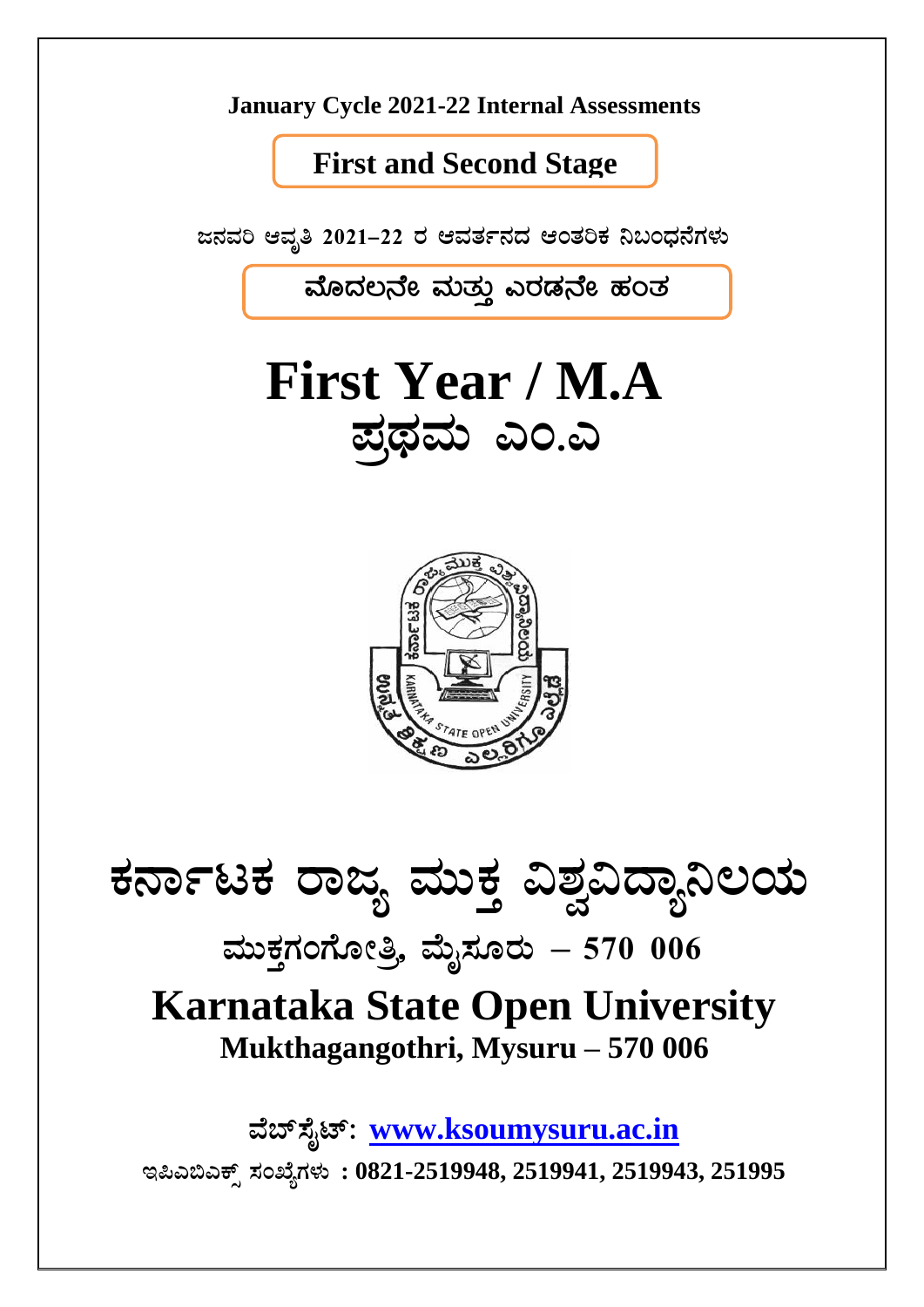# ಪಥಮ ವರ್ಷದ ಎಂ.ಎ. ಜನವರಿ 2021–22 ರ ಆವರ್ತನದ ಆಂತರಿಕ ನಿಬಂಧನೆಗಳು

#### ಪಾಲಿಸಬೇಕಾದ ಅಂಶಗಳು :

ಯು.ಜಿ.ಸಿ. (ದೂರಶಿಕ್ಷಣ) ನಿಯಮಾವಳಿಗಳ ಪ್ರಕಟಣೆಯ ಪ್ರಕಾರ / ಅಡಿಯಲ್ಲಿ ಮೌಲ್ಯಮಾಪನ ಕ್ರಮವು ಆಂತರಿಕ ಮೌಲ್ಯ ಮಾಪನ ಮತ್ತು ವರ್ಷಾಂತ್ಯ ಪರೀಕ್ಷೆಗಳನ್ನು ಒಳಗೊಂಡಿರುತ್ತದೆ. ಆಂತರಿಕ ಮೌಲ್ಯಮಾಪನಕ್ಕೆ ಸಂಬಂಧಿಸಿದಂತೆ ಪ್ರಾಥಮಿಕವಾಗಿ ನಿಬಂಧನೆಗಳ ಸಲ್ಲಿಕೆ ಪದ್ಧತಿಯನ್ನು <mark>ನಿರಂತರ ಮೌಲ್ಯಮಾಪನ ಎಂದು</mark> ವಿಶ್ವವಿದ್ಯಾನಿಲಯವು ಪರಿಗಣಿಸಿದೆ. ಆಂತರಿಕ ನಿಬಂಧನೆಗಳ ಪ್ರಶ್ನೆಗಳನ್ನು ವಿಶ್ವವಿದ್ಯಾನಿಲಯವು ಸೂಚಿಸಿರುವ ಪಠ್ಯಸೂಚಿ ಆಧಾರದ ಮೇಲೆ ನೀಡಲಾಗಿದೆ. ಅಲ್ಲದೆ ಪ್ರಶ್ನೆಗಳು ವಾರ್ಷಿಕ ಪರೀಕ್ಷೆಯನ್ನು ಕೂಡ ಗಮನಿಸಿ ಹಾಗೂ ಸಮಕಾಲೀನ ವಿಷಯಗಳನ್ನು ಒಳಗೊಂಡಿರುತ್ತದೆ. ವರ್ಷದ ಕೊನೆಯಲ್ಲಿ ಅಂತಿಮ ಪರೀಕ್ಷೆಗಳನ್ನು ಶೈಕ್ಷಣಿಕ ದಿನಸೂಚಿಯಂತೆ ನಡೆಸಲಾಗುತ್ತದೆ.

ನಿರಂತರ ಆಂತರಿಕ ಮೌಲ್ಯಮಾಪನವನ್ನು ನಡೆಸಲಾಗುತ್ತದೆ. ಮೊದಲ ಮತ್ತು ಎರಡನೇ ಹಂತಕ್ಕೆ ಚಾಲನೆ ನೀಡಿದ್ದು, ಅದರ ವಿವರಗಳು ಈ ಕೆಳಕಂಡಂತಿವೆ.

- ಮೊದಲ ಮತ್ತು ಎರಡನೇ ಹಂತದ ಪ್ರತಿ ಪತ್ರಿಕೆಗೆ <u>ಎರಡು</u> ಪ್ರಶ್ನೆಗಳನ್ನು ನೀಡಲಾಗಿದೆ. ಅವುಗಳಲ್ಲಿ ಒಂದನ್ನು ಉತ್ತರಿಸುವುದು. ಮೊದಲನೇ ವರ್ಷದಲ್ಲಿ ಒಟ್ಟು 5 ಪತ್ರಿಕೆಗಳಿರುತ್ತವೆ.
- ಪ್ರತಿಯೊಂದು ಪ್ರಶ್ನೆಗೂ 10 ಅಂಕಗಳು.
- ಈ ಪ್ರಶ್ನೆಗಳಿಗೆ ಉತ್ತರಿಸುವಾಗ ವಿಷಯಕ್ಕೆ ಸಂಬಂಧಿಸಿದ ಮಸ್ತಕಗಳು, ಸ್ತಯಂ–ಕಲಿಕಾ ಸಾಮಗಿಗಳನ್ನು ಪರಾಮರ್ಶಿಸುವುದು ಅತ್ಯಗತ್ಯ.
- ಉತ್ತರಗಳನ್ನು ಕೈಬರಹದಲ್ಲಿ ಬರೆಯಬೇಕು. ಟೈಪ್ / ಬೆರಳಚ್ಚು ಮಾಡಿದ ಅಥವಾ ಕಂಪ್ಯೂಟರ್ನಿಂದ ಪಡೆದ ಮುದ್ರಿತ ರೂಪವನ್ನು ಯಾವುದೇ ಸಂದರ್ಭದಲ್ಲಿಯೂ ಪರಿಗಣಿಸುವುದಿಲ್ಲ.
- ಅಧ್ಯಯನ ಸಾಮಗಿಗಳನ್ನು ಯಥಾವತ್ತು ನಕಲು ಮಾಡಿದಲ್ಲಿ ಅಂತಹವುಗಳನ್ನು ಮೌಲ್ಯಮಾಪನಕ್ಕೆ ಪರಿಗಣಿಸಲಾಗುವುದಿಲ್ಲ.
- ವಿದ್ಯಾರ್ಥಿಗಳು ಪ್ರತಿ ಪತ್ರಿಕೆಯ ಆಂತರಿಕ ನಿಬಂಧಗಳನ್ನು ಪ್ರತ್ಯೇಕವಾಗಿ A4 ಹಾಳೆಯಲ್ಲಿ ಉತ್ತರಿಸಬೇಕು.
- ವಿದ್ಯಾರ್ಥಿಗಳು ತಮ್ಮ ಹೆಸರು, ನೋಂದಣಿ ಸಂಖ್ಯೆ, ಕೋರ್ಸ್, ದೂರವಾಣಿ ಸಂಖ್ಯೆ ಇತ್ಯಾದಿ ವಿವರಗಳನ್ನು ಮುಖಮಟದಲ್ಲಿ ನಮೂದಿಸಿರಬೇಕು.
- ಎಲ್ಲಾ ನಿಬಂಧನೆಗಳನ್ನು ಒಂದು ಲಕೋಟೆಯಲ್ಲಿ ಇರಿಸಿ ನಿಬಂಧ, ಕಾರ್ಯಕ್ರಮದ ಹೆಸರನ್ನು ಲಕೋಟೆ ಮೇಲೆ ಬರೆಯಬೇಕು.
- ಎಂ.ಎ. ವಿದ್ಯಾರ್ಥಿಗಳು ಲಿಖಿತ ನಿಬಂಧನೆಗಳನ್ನು <mark>ವಿಭಾಗದ ಮುಖ್ಯಸ್ಥರು, ಕರ್ನಾಟಕ ರಾಜ್ಯ ಮುಕ್ತ ವಿಶ್ವವವಿದ್ಯಾನಿಲಯ,</mark> ಮೈಸೂರು – 570 006 ಇವರಿಗೆ ಮಾತ್ರ ಸಲ್ಲಿಸುವುದು. (ಎಂ.ಎ. ವಿದ್ಯಾರ್ಥಿಗಳು ಬೇರೆ ಯಾವುದೇ ಪ್ರಾದೇಶಿಕ ಕೇಂದ್ರಗಳಿಗೆ ನಿಬಂಧನೆಗಳನ್ನು ಸಲ್ಲಿಸುವಂತಿಲ್ಲ).

ವಿದ್ಯಾರ್ಥಿಗಳು ನಿಬಂಧನೆಗಳನ್ನು ಬರೆಯುವ ಸಂಬಂಧ ತಮ್ಮ ವಿಭಾಗಗಳ ಅಧ್ಯಾಪಕರನ್ನು ವೈಯಕ್ತಿಕವಾಗಿ ಆಗಲಿ ಅಥವಾ ದೂರವಾಣಿ ಮುಖಾಂತರವಾಗಲಿ ಸಂಪರ್ಕಿಸಬಹುದು. ದೂರವಾಣಿ ಸಂಖ್ಯೆಗಳು, ವಿವರಣಾ ಮಸ್ಯಕ/ವೆಬ್ಸೈಟ್ನಲ್ಲಿ ನಮೂದಿಸಿದ್ದು ಅಲ್ಲಿಂದ ಪಡೆಯಬಹುದಾಗಿದೆ.

#### ನಿಬಂಧನೆ ಸಲಿಸುವ ಮುಖ್ಯ ದಿನಾಂಕ

| ್ರಕ್ತ ಸಂ. | ನಿಬಂಧನೆ                         | ಸಲಿಸಲು ಕೊನೆಯ ದಿನಾಂಕ |
|-----------|---------------------------------|---------------------|
|           | ಮೊದಲನೇ ಮತ್ತು ಎರಡನೇ ಹಂತದ ನಿಬಂಧನೆ | $30 - 07 - 2022$    |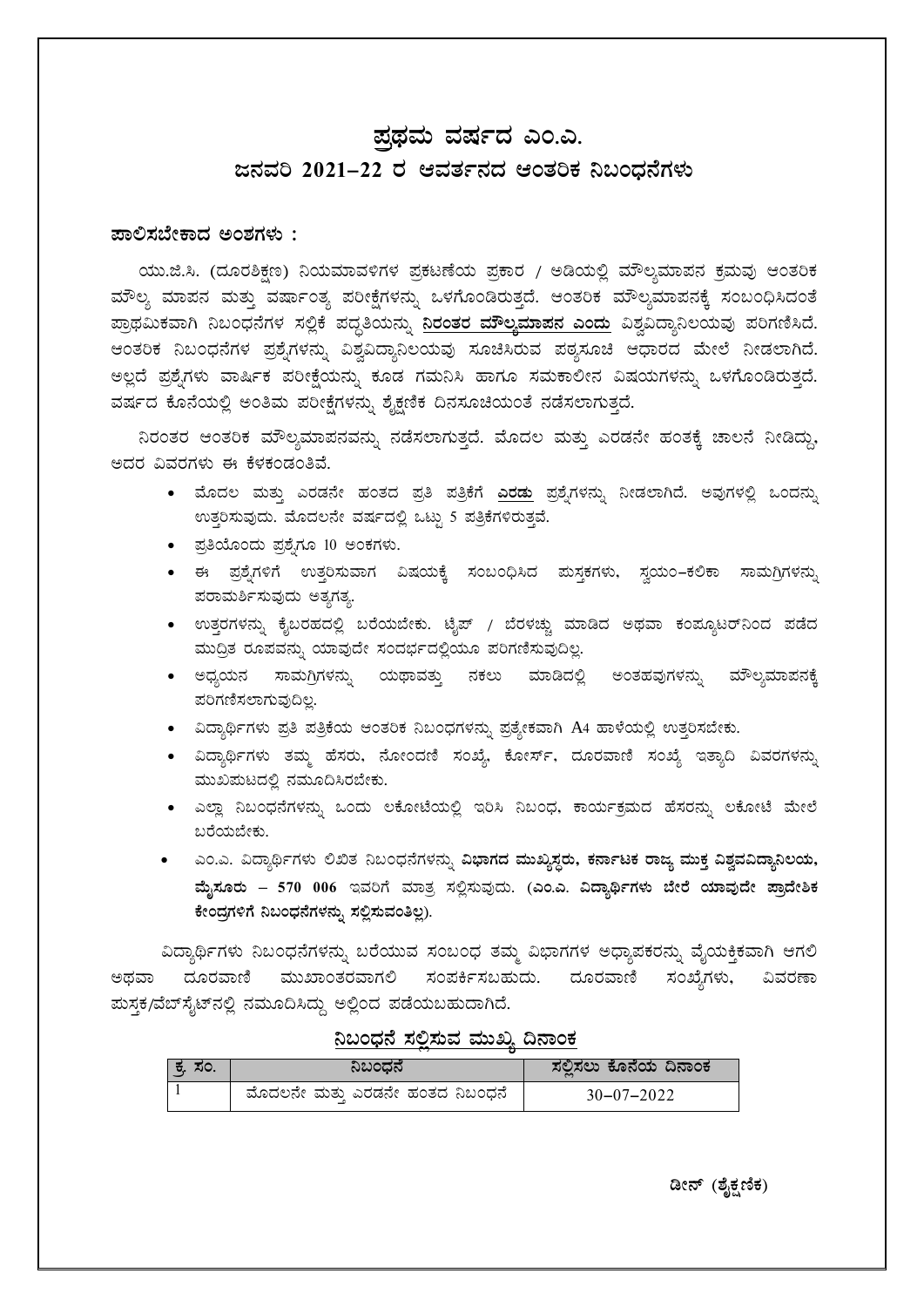# **Previous MA January Cycle 2021-22**

## **Guidelines :**

Under the notification of University Grants Commission (ODL) the evaluation, covers both internal assessment and term end examination. In the case of the former, the University will create continuous assessment for which primarily assignments system is followed. Assignments are given hereunder on the basis of the syllabus prescribed by the University. The questions relating to assignment are designed keeping in view the term end examination, besides the contemporary issues. term end examination will be conducted at the end of the year of study as per calendar of events.

The continuous assessment evaluation. First and Second stage has been initiated and its information are as follows.

- **First and Second stage one question** is given under each course, therefore student shall answer it compulsorily. There are 5 courses during first year.
- Each question carries **10** marks.
- The students are hereby instructed to answer the questions by referring the text books, SLM, journals etc.,
- The students shall answer the assignments **in hand writing only**. The typed material or computerized output will not be considered under any circumstances.
- In case the study material is replicated in the assignments, it will be not considered for valuation.
- Write assignment on each course separately, on A4 Sheet.
- The students shall indicate their name, roll number, course, mobile number without fail.
- Keep the assignments in a single envelop cover and may be super scribe as Assignments for M.A. (**Programme** Name) on the top of it.
- M.A. students shall submit the assignment to the **Chairman (Concerned Department) Karnataka State Open University Mysuru-570 006 only**. **(M.A. Students should not submit the assignments to any other Regional Centres)**

The students may feel free to contact any faculty member either in person or over phone. The contact numbers will be available in prospectus/website.

### **Important date for Submission of the Assignment**

| $\vert$ S1<br>No. | Assignment                        | <b>Last Date of Submission</b> |
|-------------------|-----------------------------------|--------------------------------|
|                   | First and Second stage Assignment | $30 - 07 - 2022$               |

**Dean (Academic)**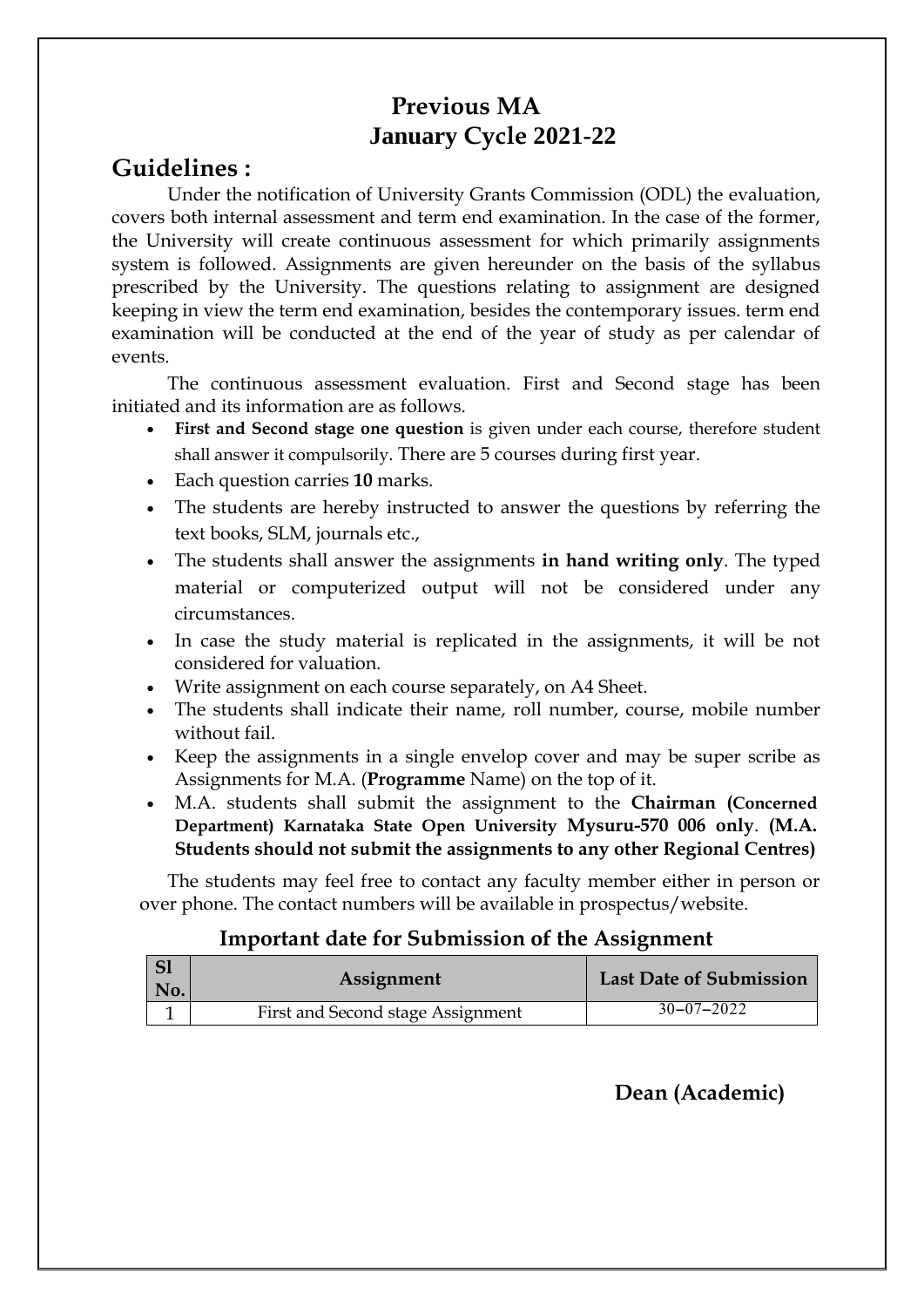**ªÉÆzÀ® ªÀÄvÀÄÛ JgÀqÀ£Éà ºÀAvÀzÀ ¤§AzsÀ£ÉUÀ¼ÀÄ-Assignment Stage - Ist & IInd**

<u>ಜನವರಿ 2021–22 ರ ಆವರ್ತನದ ಆಂತರಿಕ ನಿಬಂಧಗಳ ಪಶ್ನೆಗಳು</u>

**MA (Previous) Urdu - SLM Scheme Questions for Assignment-1**

**Note: 1) Answer any one question from each course. Marks:10** 

نشانات : 10

**کورس 1- -اردو نظم**  ابن نشاطیؔ کی حیات اور شاعری پرنوٹ لکھئے۔ **OR** غالبؔ کی شاعر انہ عظمت پرمفصل لکھئے۔



**کورس- -3 تاریخ زبان ارد و اور ادب** نصرتی ؔکی ادبی خدمات کا جائزہ لیجئے ۔ **OR** شاہ برہان الدین جانمؔ کی ادبی ِ خدمات پرروشنی ڈالئے۔ تمام سواالت الزمی ہیں۔

**کورس 4- -ڈراما اور فکشن** ڈرامے کے اجزائے ترکیبی بیان کیجئے۔ **OR** کالی داس کے فن کا)شکنتلہ کے حوالے سے(جائزہ لیجئے۔

**کورس- 5 -فارسی زبان اور ادب**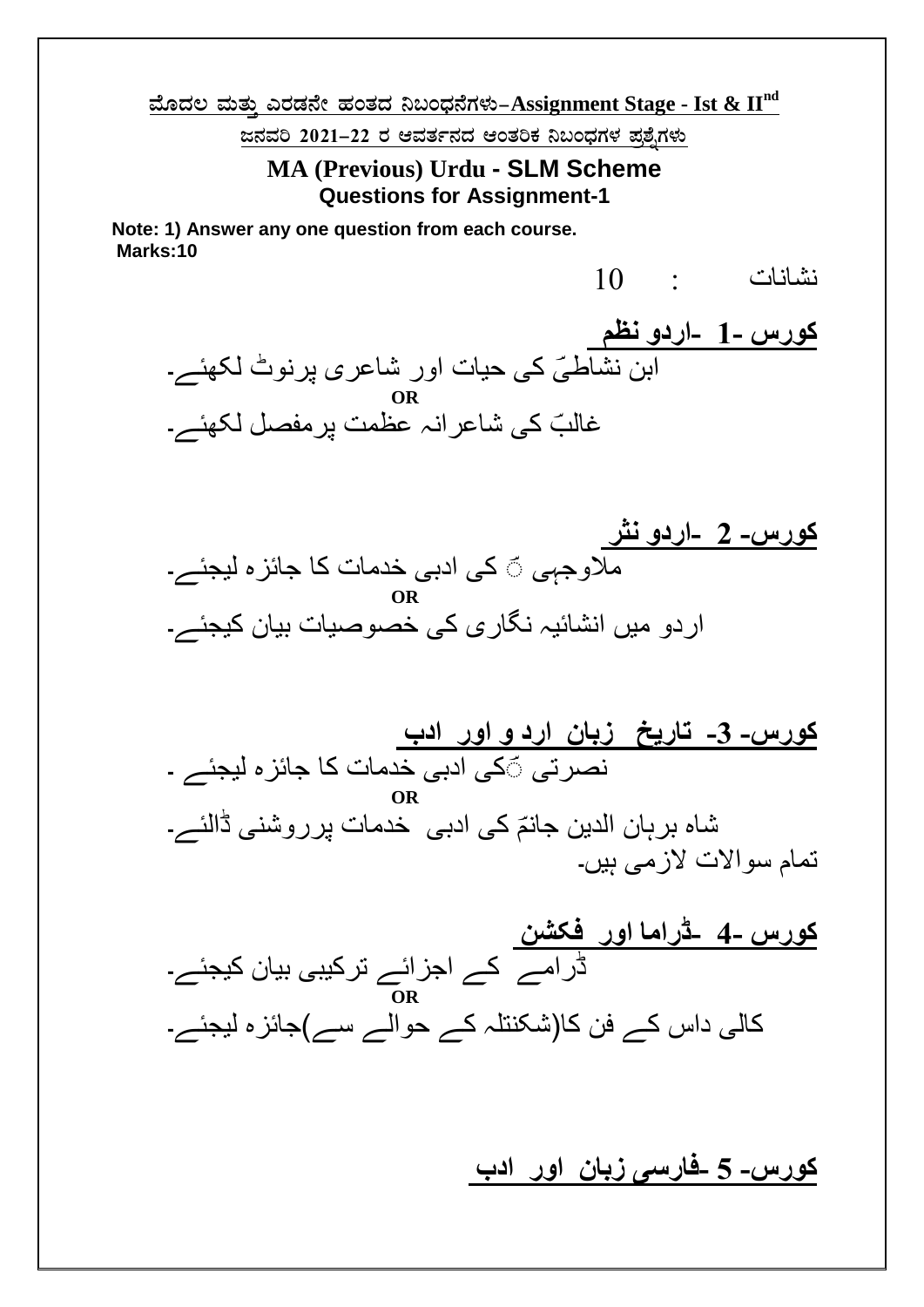

**M.A. Previous Urdu - SLM Scheme Questions for Assignment-2**

**Note: 1) Answer any one question from each course. Marks:10** 

نشانات : 10

**کورس 1- -اردو نظم**  بالِ جبریل کی خصوصیات پر اظہار ۞خیال کیجئے۔ **OR** انیسؔ کی مرثیہ نگاری پراپنے خیالات پیش کیجئے۔

**کورس- 2 -اردو نثر** <mark>جگر مر ادآبادی ک</mark>ی شاعری کی اہم خصوصیات بیان کیجئے۔ **OR** پطرس کے مضامین پر ایک جا مع نوٹ لکھئے۔

**کورس- -3 تاریخ زبان ارد و اور ادب** مومن ؔ کی غزل گوئی پراظہار خیال کیجئے۔ **OR** حالیؒ کی ادبی خدمات کاتفصیلی جائزہ لیجئے۔

**کورس 4- -ڈراما اور فکشن** اردو ناول کے ارتقاء پرایک نوٹ لکھئے۔ **OR** کرشن چندر کی افسانہ نگاری پر روشنی ڈالئے۔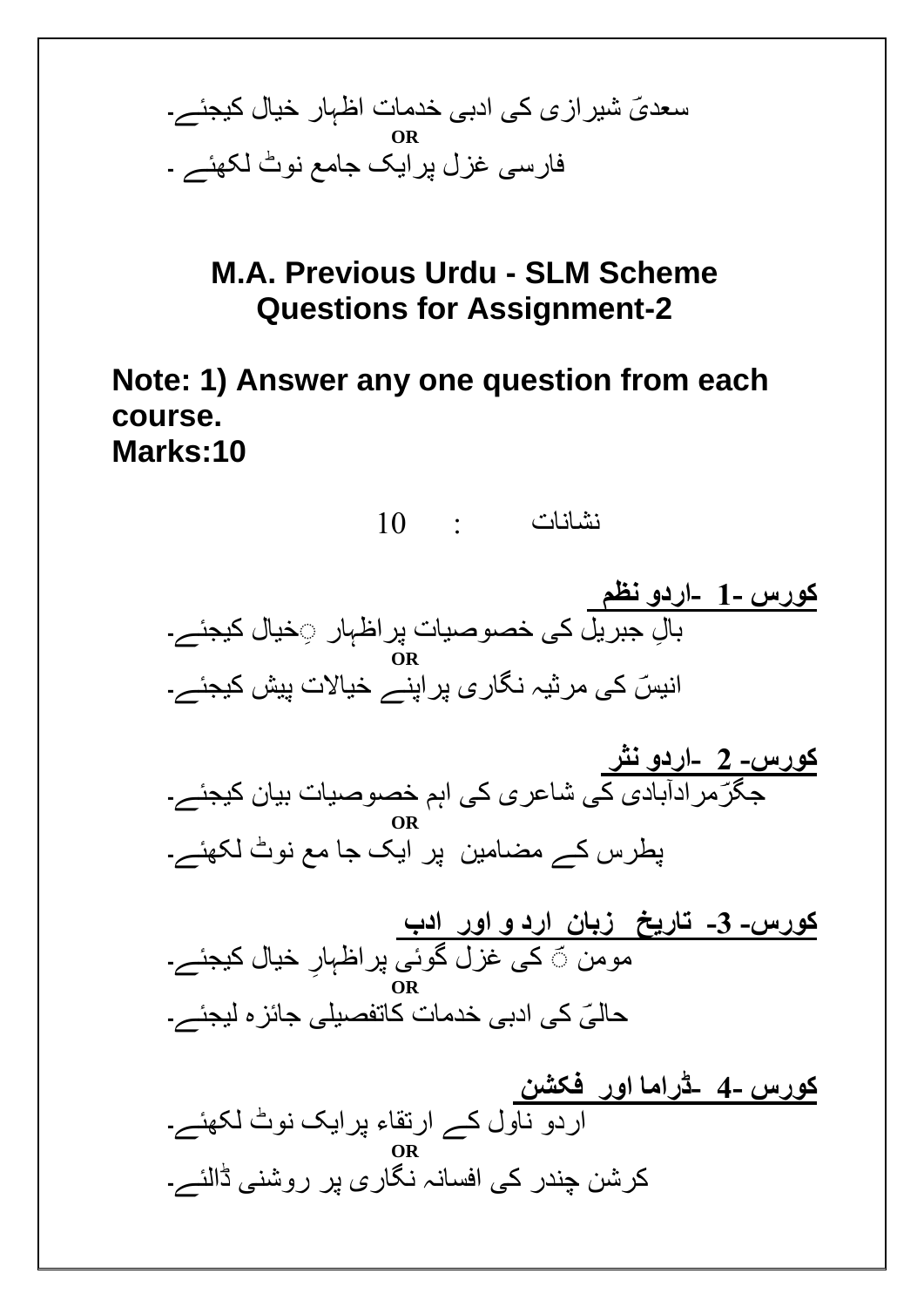**کورس- 5 -فارسی زبان اور ادب** 



**\*\*\*\*\***

**MA (Previous) Sanskrit**

#### **I Stage**

**Note : 1. Answer any one questions. 2. Each question carries Ten Marks. 3. Assignment may be written in Sanskrit, in Kannada or in English**

**mÉl§ÉMüÉ/**Course/Paper-1 **Marks : 1x10=10** 

1. भारवेरर्थगोरवम् ववशदयत ।

 $OR$ /ಅಥವಾ

वनेचर वृत्तान्तं यर्ाग्रन्र्ं वनरुपयत ।

**mȨ́ÉMüÉ/**Course/Paper-2 **Marks : 1x10=10** 

1. कालिदासस्य सर्वस्वम् अभिज्नानशाकुन्तलम् समर्थयत ।

 $OR$ /ಅಥವಾ

महाभारतस्य वैशिष्ट्यं निरुपयत ।

**mȨ́ÉMüÉ/**Course/Paper-3 **Marks : 1x10=10** 

1. मंङ्गिवादं साधयत ।

 $OR$ /ಅಥವಾ

तत्पुरुष समासं सप्रभेदं सोदाहरणं वनरुपयत ।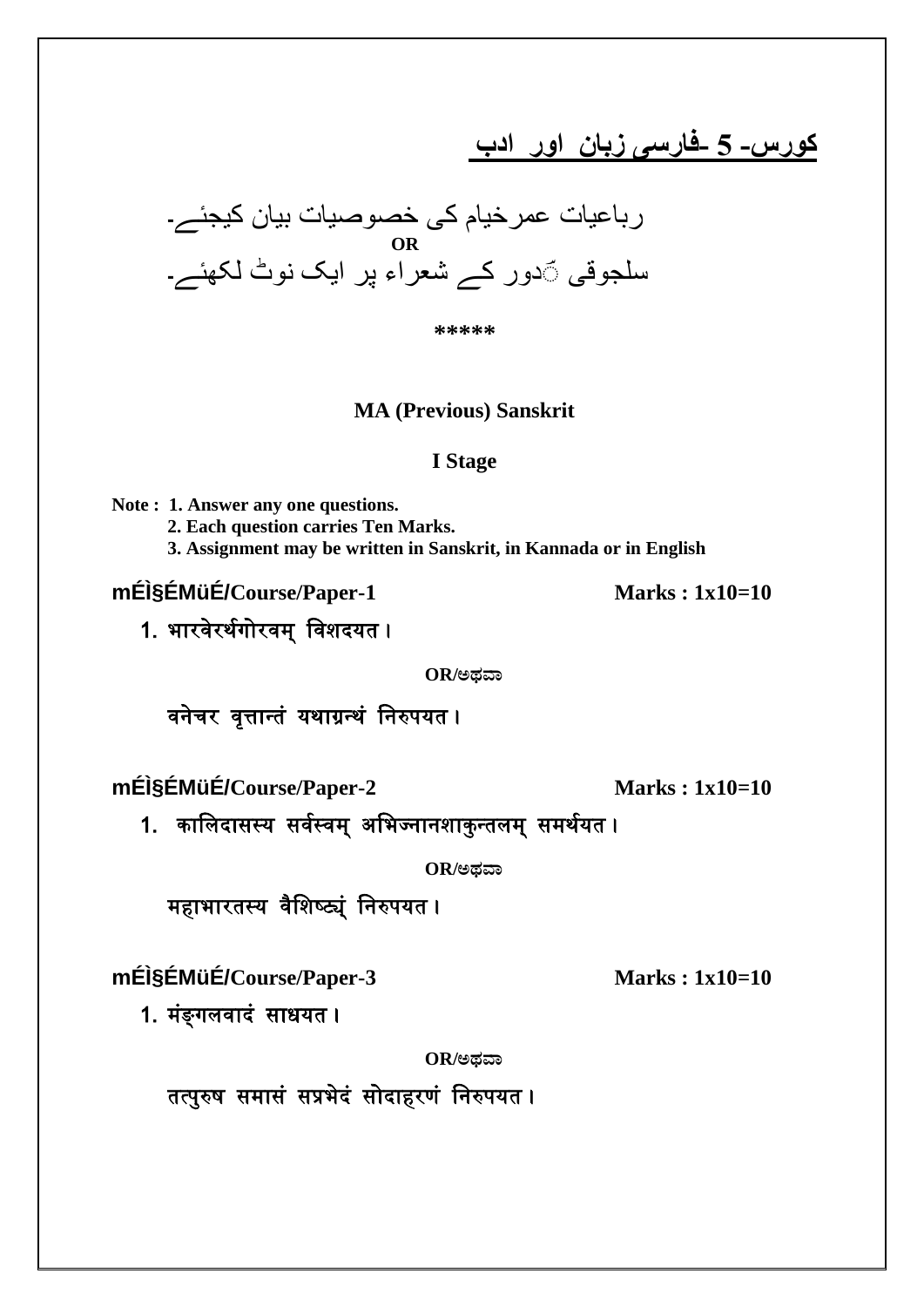**mȨ́ÉMüÉ/**Course/Paper-4 **Marks : 1x10=10** 

1. रामानुज दर्शनानुसारेण पदार्थत्रयं लिखत ।

 $OR$ /ಅಥವಾ

सवे शबदााः परमात्मनाः एव वाचकााः वनरुपयत ।

**mȨ́ÉMüÉ/**Course/Paper-5 **Marks : 1x10=10** 

1. कुवलयानन्दस्य परिचयं कुरुत ।

 $OR$ ಅಥವಾ

# वनेचर वृत्तान्त्ं यर्ाग्रन्र्ं वनरुपयत ।

**\*\*\*\***

# **MA (Previous) Sanskrit**

### **II Stage**

**Note : 1. Answer any one questions.**

**2. Each question carries Ten Marks.**

**3. Assignment may be written in Sanskrit, in Kannada or in English**

**mÉl§ÉMüÉ/**Course/Paper-1 **Marks : 1x10=10** 

1. शुकहासोप देशस्य महत्वम् वववृणुत ववशदयत ।

 $OR$ /ಅಥವಾ

युधिष्टिरस्य राजनीतिविवेचन चातुर्थिं विमृशत ।

|**mȨ́ÉMüÉ/Course/Paper-2 Marks : 1x10=10**

1. दुष्यन्तस्य पात्रचित्रणम् कुरुत ।

 $OR$ /ಅಥವಾ

कालिदासनाटकेषु प्रकृतिवर्णनम् विवृणुत ।

**mÉl§ÉMüÉ/**Course/Paper-3 **Marks**:

**1x10=10**

1. संप्रदानकारक अधिकृत्य प्रभन्धमेकं लिखत ।

 $OR$ /ಅಥವಾ

तात्पयानुपपवत्तिथक्षणबीजम् वववृणुत ।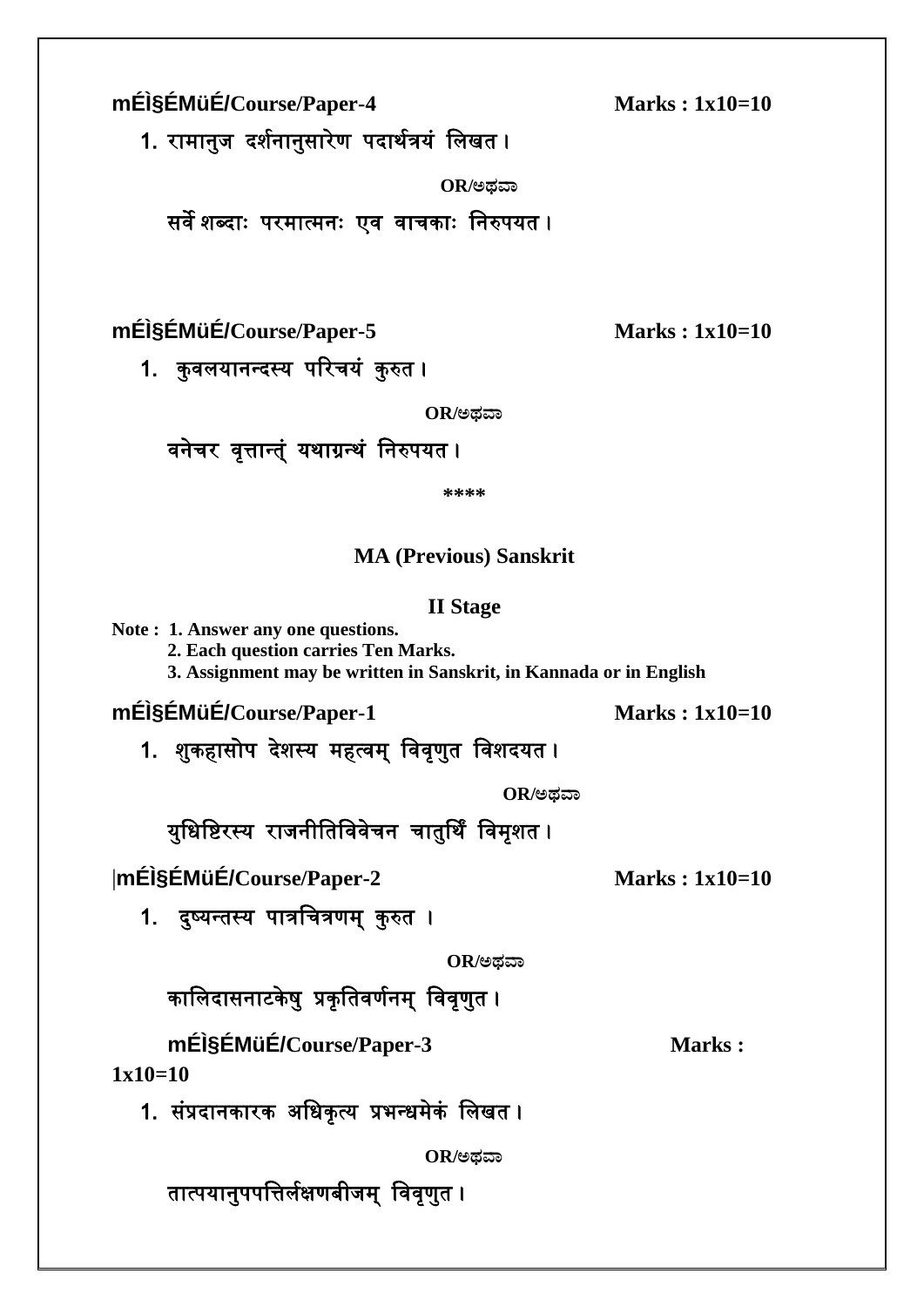**mÉl§ÉMüÉ/**Course/Paper-4 **Marks : 1x10=10** 

1. शाङकरमतानुसारं जगवन्मथ्यात्वं समर्थयत ।

**OR/CxÀªÁ**

तत्वमसीति वाक्यं पूर्णं प्रज् दर्शनानुसारं विशदयत ।

**mÉl§ÉMüÉ/**Course/Paper-5 **Marks : 1x10=10** 

1. रससिद्दान्तं प्रति भरतमुनेः योगदानं विमृशत ।

 $OR$ /ಅದವಾ

'अतिशयोक्ति' अलंकारं सलक्षणं सप्रभेद्ं विवृणुत ।

 **\*\*\*\*\***

**M.A. (Previous) Public Administration** ಎಂ.ಎ. (ಪ್ರಥಮ) ಸಾರ್ವಜನಿಕ ಆಡಳಿತೆ

**Course - I: Modern Governments PÉÆÃ¸ïð - I: DzsÀĤPÀ ¸ÀPÁðgÀUÀ¼ÀÄ**

**Stage – I**

**Note: Answer any one of the following. AiÀiÁªÀÅzÁzÀgÀÆ MAzÀÄ ¥Àæ±ÉßUÉ GvÀÛj¹. MARKS: 1 X 10 = 10**

1. Examine the meaning and importance of Modern government.

ಆಧುನಿಕ ಸರ್ಕಾರದ ಅರ್ಥ ಮತ್ತು ಪ್ರಾಮುಖ್ಯತೆಯನ್ನು ಪರೀಕ್ಷಿಸಿ.

 $OR$ /ಅದವಾ

Discuss the powers and functions of legislature in U.K.

ಬ್ರಿಟನ್ನಿನಲ್ಲಿ ಶಾಸಕಾಂಗದ ಅಧಿಕಾರ ಮತ್ತು ಕಾರ್ಯಗಳನ್ನು ಚರ್ಚಿಸಿ.

### **Stage – II**

**Note: Answer any one of the following. AiÀiÁªÀÅzÁzÀgÀÆ MAzÀÄ ¥Àæ±ÉßUÉ GvÀÛj¹. MARKS: 1 X 10 = 10**

1. Define public opinion and explain its importance.

ಸಾರ್ವಜನಿಕ ಅಭಿಪ್ರಾಯವನ್ನು ವ್ಯಾಖ್ಯಾನಿಸಿ ಮತ್ತು ಅದರ ಮಹತ್ವವನ್ನು ವಿವರಿಸಿ.

OR/ಅಥವಾ

Explain the Important causes for the decline of Legislature.

ಶಾಸಕಾಂಗದ ಅವನತಿಗೆ ಪ್ರಮುಖ ಕಾರಣಗಳೇನು? ವಿವರಿಸಿ.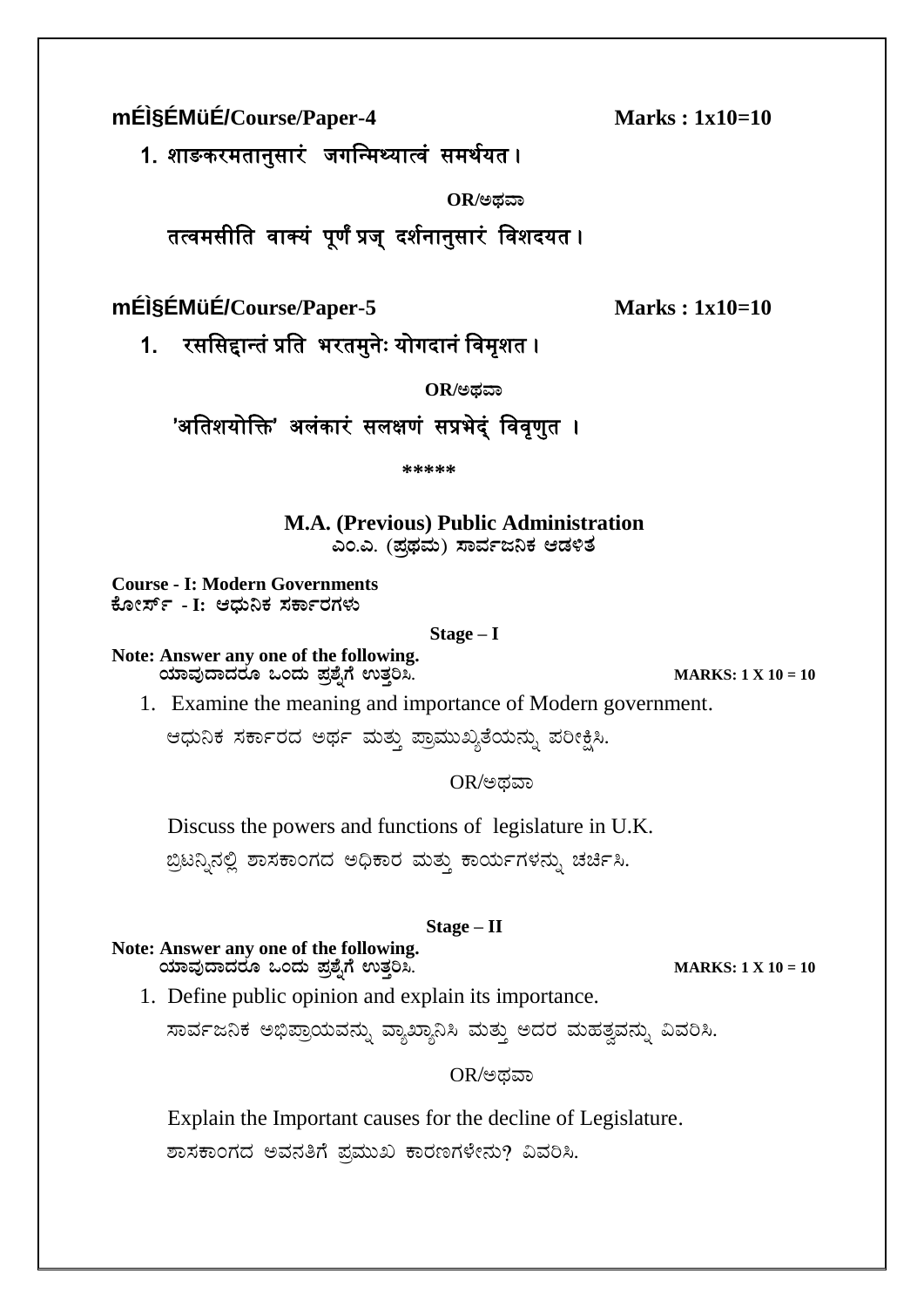# **Course-II : Public Administration (Nature and Concepts)**

ಕೋರ್ಸ್-II. ಸಾರ್ವಜನಿಕ ಆಡಳಿತ (ಸ್ವರೂಪ ಮತ್ತು ಪರಿಕಲ್ಪನೆ)

**Stage – I**

**Note: Answer any one of the following. AiÀiÁªÀÅzÁzÀgÀÆ MAzÀÄ ¥Àæ±ÉßUÉ GvÀÛj¹. MARKS: 1 X 10 = 10**

1. Discuss the different stages in the growth of Public Administration. ಸಾರ್ವಜನಿಕ ಆಡಳಿತದ ಬೆಳವಣಿಗೆಯಲ್ಲಿನ ವಿವಿಧ ಹಂತಗಳನ್ನು ಚರ್ಚಿಸಿ.

OR/ಅಥವಾ

Examine the impact of Science and Technology on Public

Administration.

ಸಾರ್ವಜನಿಕ ಆಡಳಿತದ ಮೇಲೆ ವಿಜ್ಞಾನ ಮತ್ತು ತಾಂತ್ರಿಕತೆಯ ಪರಿಣಾಮಗಳನ್ನು ಪರಿಶೀಲಿಸಿ.

#### **Stage – II**

#### **Note: Answer any one of the following. AiÀiÁªÀÅzÁzÀgÀÆ MAzÀÄ ¥Àæ±ÉßUÉ GvÀÛj¹. MARKS: 1 X 10 = 10**

1. What is Management? What are the tests of good management? Mention. ನಿರ್ವಹಣೆ ಎಂದರೇನು? ಉತ್ತಮ ನಿರ್ವಹಣೆಯ ಪರೀಕ್ಷೆಗಳಾವುವು? ತಿಳಿಸಿ.

#### $OR$ ಅಥವಾ

Describe the various stages involved in the legislative-control over

administration.

ಆಡಳಿತದ ಮೇಲೆ ಶಾಸಕಾಂಗದ ನಿಯಂತ್ರಣ ಒಳಗೊಂಡಿರುವ ವಿವಿಧ ಹಂತಗಳನ್ನು ವಿವರಿಸಿ.

# **Course - III: Administrative Theory**  $\frac{1}{2}$ ಹೋರ್ಸ್ – **III:** ಆಡಳಿತಾತ್ಮಕ ಸಿದ್ಧಾಂತ

**Stage – I**

#### **Note: Answer any one of the following. AiÀiÁªÀÅzÁzÀgÀÆ MAzÀÄ ¥Àæ±ÉßUÉ GvÀÛj¹. MARKS: 1 X 10 = 10**

1. Evaluate the contribution of Scientific Management Theory of F.W.

Taylor.

ಎಫ್. ಡಬ್ಲ್ಯು. ಟೇಲರ್ನ ವೈಜ್ಞಾನಿಕ ನಿರ್ವಹಣಾ ಸಿದ್ಧಾಂತದ ಕೊಡುಗೆಗಳನ್ನು ಮೌಲ್ಯೀಕರಿಸಿ.

OR/ಅಥವಾ

Discuss the contribution of Woodrow Wilson to Public Administration. ಸಾರ್ವಜನಿಕ ಆಡಳಿತಕ್ಕೆ ವುಡ್ರೋ ವಿಲ್ಷನ್ ರವರ ಕೊಡುಗೆಯನ್ನು ಚರ್ಚಿಸಿ.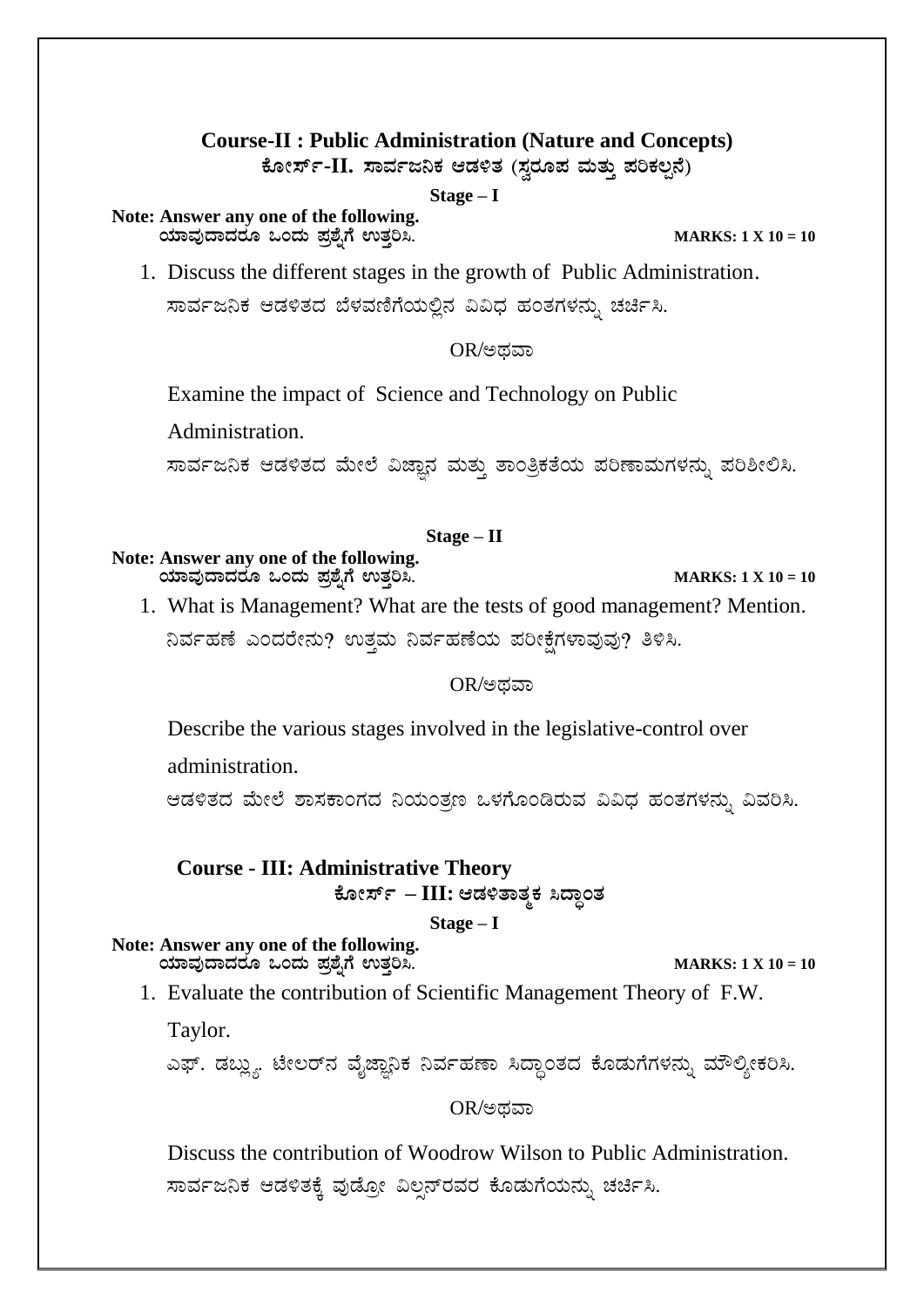#### **Stage – II**

#### **Note: Answer any one of the following. AiÀiÁªÀÅzÁzÀgÀÆ MAzÀÄ ¥Àæ±ÉßUÉ GvÀÛj¹. MARKS: 1 X 10 = 10**

1. Write an essay on Mc Gregor's theory 'X' and theory 'Y'.

ಮ್ಯಾಕ್ ಗ್ರೆಗರ್**ರವರ ಸಿದ್ಧಾಂತ 'X' ಮತ್ತು ಸಿದ್ಧಾಂತ 'Y'ಬಗ್ಗೆ** ಒಂದು ಪ್ರಬಂಧ ಬರೆಯಿರಿ.

#### OR/ಅಥವಾ

2. What do you understand by 'New Public Administration'? Explain its

salient features.

'ನೂತನ ಸಾರ್ವಜನಿಕ ಆಡಳಿತ'ವೆಂದರೇನು? ಅದರ ಲಕ್ಷಣಗಳನ್ನು ವಿವರಿಸಿ.

 **Course - IV: Organization and Management** ಕೋರ್ಸ್ – **IV: ಸಂಘಟನೆ ಮತ್ತು ನಿರ್ವಹಣೆ** 

**Stage – I**

**Note: Answer any one of the following. AiÀiÁªÀÅzÁzÀgÀÆ MAzÀÄ ¥Àæ±ÉßUÉ GvÀÛj¹. MARKS: 1 X 10 = 10**

1. Explain the meaning and principles of organisation.

ಸಂಘಟನೆಯ ಅರ್ಥ ಮತ್ತು ತತ್ರಗಳನ್ನು ವಿವರಿಸಿ.

#### $OR$ ಅದವಾ

Assess the significance of decision making in Management.

ನಿರ್ವಹಣೆಯಲ್ಲಿ ತೀರ್ಮಾನ ತೆಗೆದುಕೊಳ್ಳುವಿಕೆಯ ಪ್ರಾಮುಖ್ಯತೆಯನ್ನು ಮೌಲ್ಯೀಕರಿಸಿ.

#### **Stage – II**

- **Note: Answer any one of the following. AiÀiÁªÀÅzÁzÀgÀÆ MAzÀÄ ¥Àæ±ÉßUÉ GvÀÛj¹. MARKS: 1 X 10 = 10**
	- 1. Define organization and examine its principles.

ಸಂಘಟನೆಯನ್ನು ವ್ಯಾಖ್ಯಾನಿಸಿ. ಅದರ ತತ್ವಗಳನ್ನು ಪರಿಶೀಲಿಸಿ.

OR/ಅಥವಾ

Write an essay on Classical Theory.

ಸಾಂಪ್ರದಾಯಿಕ ಸಿದ್ಧಾಂತವನ್ನು ಕುರಿತು ಒಂದು ಪ್ರಬಂಧ ಬರೆಯಿರಿ.

**Course - V: Indian Political System**  $\frac{1}{3}$ ಹೋರ್ಸ್ – V: ಭಾರತದ ರಾಜಕೀಯ ವ್ಯವಸ್ಥೆ

**Stage – I**

**Note: Answer any one of the following. AiÀiÁªÀÅzÁzÀgÀÆ MAzÀÄ ¥Àæ±ÉßUÉ GvÀÛj¹. MARKS: 1 X 10 = 10**

- 
- 1. Examine the importance of Fundamental Duties.

ಮೂಲಭೂತ ಕರ್ತವ್ಯಗಳ ಮಹತ್ವವನ್ನು ಪರೀಕ್ಷಿಸಿರಿ.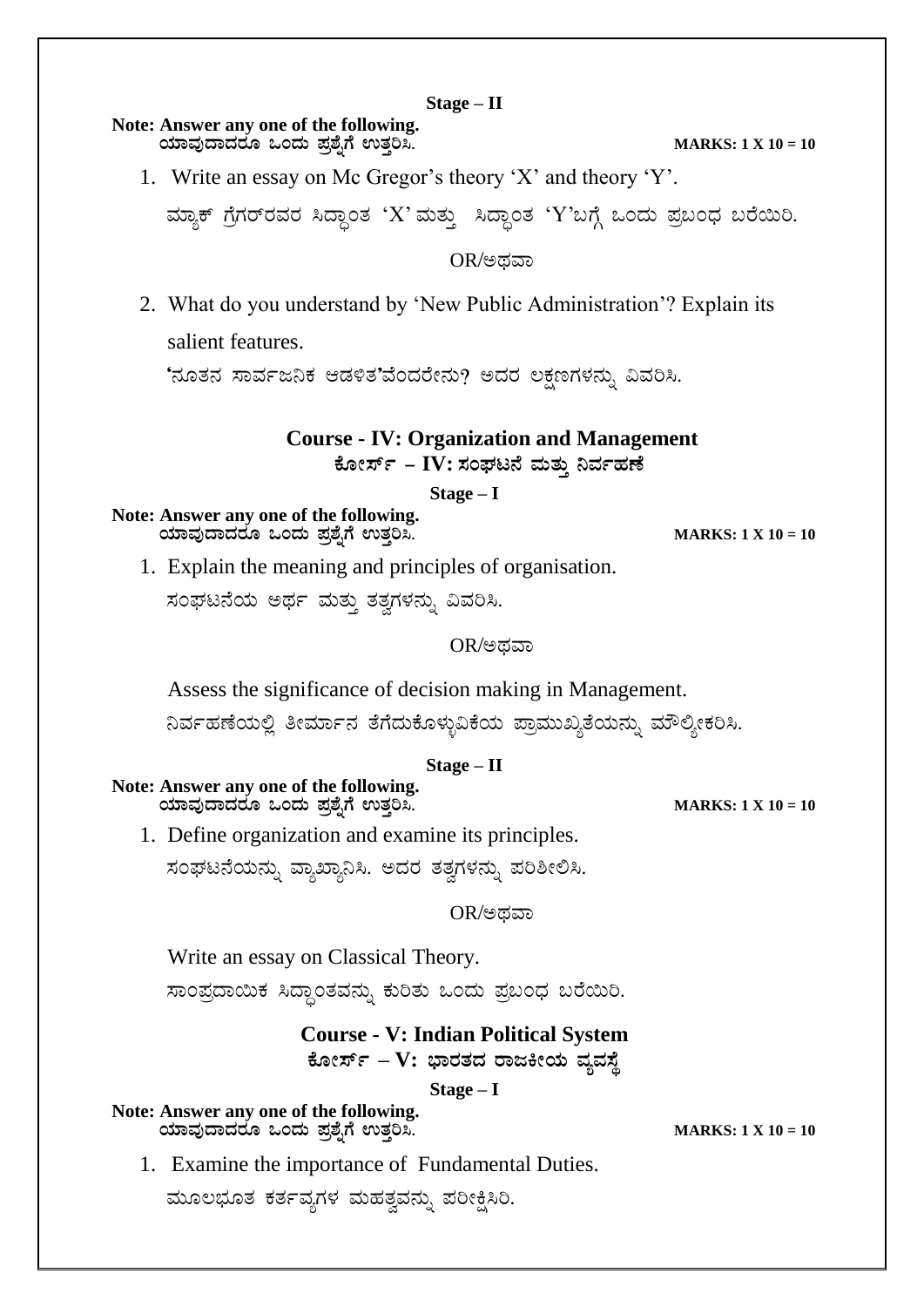#### OR/ಅಥವಾ

2. Write a note on the politics of defection.

ಪಕ್ಸಾಂತರ ರಾಜಕೀಯವನ್ನು ಕುರಿತು ಒಂದು ಟಿಪ್ಪಣಿ ಬರೆಯಿರಿ.

#### **Stage – II**

**Note: Answer any one of the following. AiÀiÁªÀÅzÁzÀgÀÆ MAzÀÄ ¥Àæ±ÉßUÉ GvÀÛj¹. MARKS: 1 X 10 = 10**

1. Evaluate the powers and functions of parliament.

ಪಾರ್ಲಿಮೆಂಟ್ ಅಧಿಕಾರ ಮತ್ತು ಕಾರ್ಯಗಳನ್ನು ಮೌಲ್ಯೀಕರಿಸಿ.

OR/ಅಥವಾ

Explain the salient features of the Indian Constitution.

ಭಾರತ ಸಂವಿಧಾನದ ಪ್ರಮುಖ ಲಕ್ಷಣಗಳನ್ನು ವಿವರಿಸಿ.

\*\*\*\*\*

**M.A. (Previous) Ancient History and Archaeology**  ಎಂ.ಎ. (ಪ್ರಥಮ) **ಪುರಾತನ ಇತಿಹಾಸ ಮತ್ತು ಪುರಾತತ್ವಶಾಸ್ತ** 

**Paper – 1: Archaeology – Principles and Methods**

ಹತ್ರಿಕೆ *–* 1: ಮರಾತತ್ವಶಾಸ್ತ್ರ – ತತ್ವಗಳು ಮತ್ತು ವಿಧಾನಗಳು

**Stage – I**

**Note: Answer any one of the following. AiÀiÁªÀÅzÁzÀgÀÆ MAzÀÄ ¥Àæ±ÉßUÉ GvÀÛj¹. MARKS: 1 X 10 = 10**

1. Write a short note on the growth of archaeology as a discipline from its early beginning to the end of 19<sup>th</sup> century in Europe?

ಯೂರೋಪಿನಲ್ಲಿ ಆರಂಭದಿಂದ 19ನೇ ಶತಮಾನದ ಅಂತ್ಯದವರೆಗೆ ಮರಾತತ್ವಶಾಸ್ತ್ರದ ಒಂದು ತಿಸ್ತಾಗಿ ಬೆಳೆವಣಿಗೆ ಹೊಂದಿದ್ದರ ಬಗ್ಗೆ ಸಣ್ಣ ಟಿಪ್ಪಣಿ ಬರೆಯಿರಿ

 $OR$ /ಅದವಾ

Explain the importance of Harris Matrix tools.

ಹ್ಯಾರಿಸ್ ಮ್ಯಾಟ್ರಿಕ್ಸ್ ವಿಧಾನದ ಮಹತ್ವ ಬಗ್ಗೆ ವಿವರಿಸಿ

#### **Stage – II**

**Note: Answer any one of the following. AiÀiÁªÀÅzÁzÀgÀÆ MAzÀÄ ¥Àæ±ÉßUÉ GvÀÛj¹. MARKS: 1 X 10 = 10**

1. Describe stratigraphy dating? ಸ್ತರಗಳ ಅಧ್ಯಯನ ಕಾಲಗಣನೆಯ ಬಗ್ಗೆ ಬರೆಯಿರಿ

#### $OR$ */ಅಥವಾ*

What is Dendrochronology? Discuss its application and limitations in Archaeology.

ಡೆಂಡ್ರೊಕ್ರೋನಾಲಜಿ ಎಂದರೇನು? ಮರಾತತ್ವಶಾಸ್ತ್ರದಲ್ಲಿ ಅದರ ಉಪಯೋಗ ಹಾಗೂ ಮಿತಿಗಳೇನು?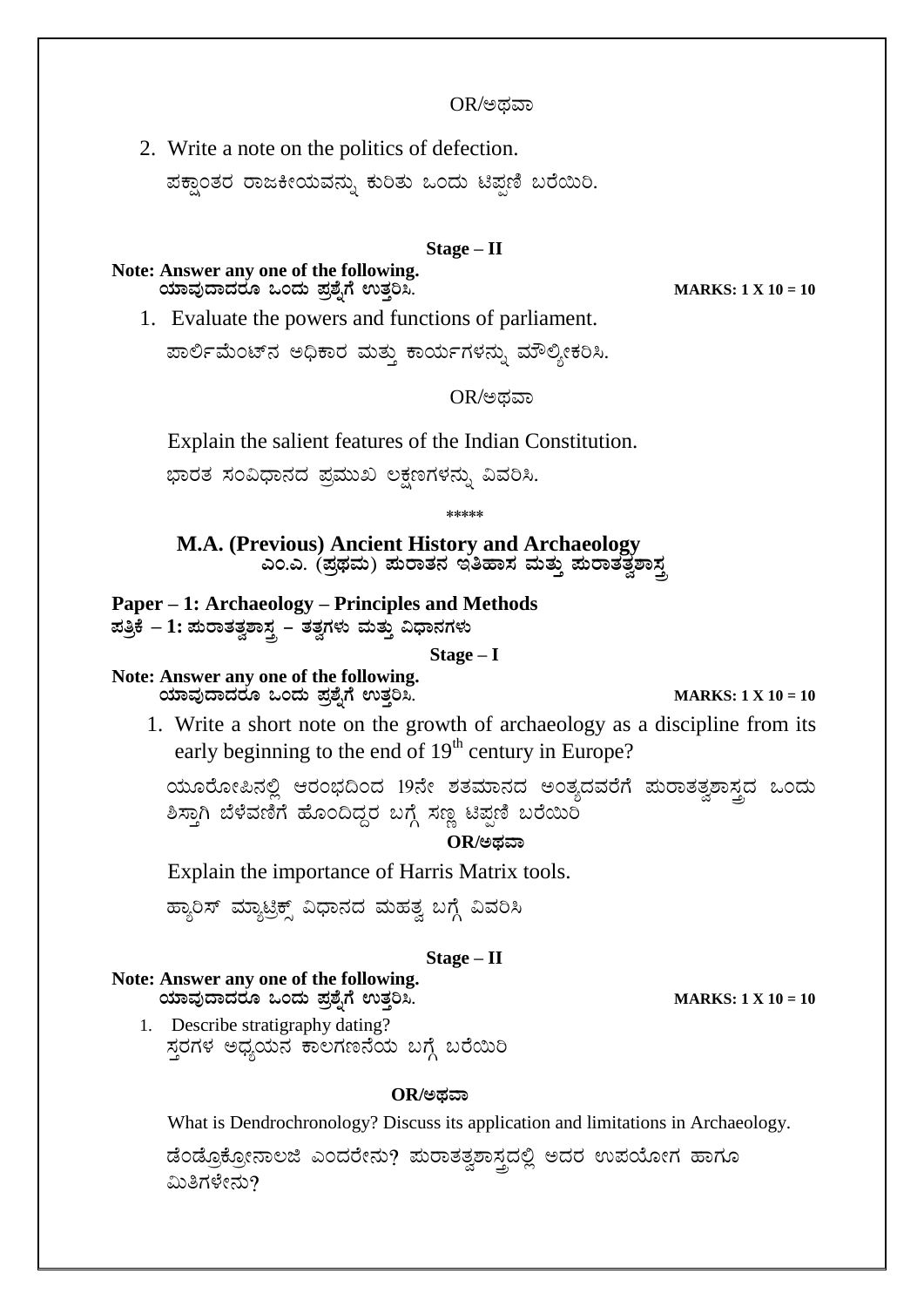### **Paper – 2: North Indian History (Political and Cultural)**

 $\vec{z}$ ಪತ್ರಿಕೆ – 2: ಉತ್ತರ ಭಾರತದ ಇತಿಹಾಸ (ರಾಜಕೀಯ ಮತ್ತು ಸಾಂಸ್ತೃತಿಕ)

**Stage – I**

#### **Note: Answer any one of the following.**

 **AiÀiÁªÀÅzÁzÀgÀÆ MAzÀÄ ¥Àæ±ÉßUÉ GvÀÛj¹. MARKS: 1 X 10 = 10**

1. Discuss in detail the political history of Mahajanapadas.

ಮಹಾಜನಪದಗಳ ರಾಜಕೀಯ ಇತಿಹಾಸದ ಬಗ್ಗೆ ವಿಸ್ತಿರ್ಣವಾಗಿ ಚರ್ಚಿಸಿ

**OR/CxÀªÁ**

Narrate the life and achievements of Gautama Buddha. ಗೌತಮಬುದ್ಧನ ಜೀವನ ಮತ್ತು ಸಾಧೆನಗಳನ್ನು ವಿವರಿಸಿ.

**Stage – II**

**Note: Answer any one of the following. AiÀiÁªÀÅzÁzÀgÀÆ MAzÀÄ ¥Àæ±ÉßUÉ GvÀÛj¹. MARKS: 1 X 10 = 10**

1. Discuss the Cultural achievements of Kushans. ಕುಶಾನರ ಕಾಲದ ಸಂಸ್ಕೃತಿಕ ಬೆಳೆವಣಿಗೆಗಳನ್ನು ಬರೆಯಿರಿ.

#### $OR$ /ಅಥವಾ

Give an account of the achievements of Dharmapala of Pala dynasty. ಪಾಲರ ಸಾಮ್ರಾಜ್ಯದ ಧರ್ಮಪಾಲನ ಸಾಧನೆಗಳನ್ನು ಕುರಿತು ಬರೆಯಿರಿ.

### **Paper – 3: Indian Epigraphy**

 $\overline{x}$ ತ್ರಿಕೆ – 3: ಭಾರತೀಯ ಶಾಸನಶಾಸ್ತ

**Stage – I**

**Note: Answer any one of the following. AiÀiÁªÀÅzÁzÀgÀÆ MAzÀÄ ¥Àæ±ÉßUÉ GvÀÛj¹. MARKS: 1 X 10 = 10**

1. Explain the nature and scope of Epigraphy

ಶಾಸನ ಶಾಸ್ತ್ರದ ಸ್ವರೂಪ ಮತ್ತು ವ್ಯಾಪ್ತಿಯ ಬಗ್ಗೆ ವಿವರಿಸಿ  $OR$ ಅಥವಾ

Describe the method of making seals and its importance

ಮೊಹರುಗಳ ತಯಾರಿಕೆಯ ವಿಧಾನ ಮತ್ತು ಅವುಗಳ ಪ್ರಾಮುಖ್ಯತೆಯನ್ನು ವಿವರಿಸಿ

#### **Stage – II**

#### **Note: Answer any one of the following.**

 **AiÀiÁªÀÅzÁzÀgÀÆ MAzÀÄ ¥Àæ±ÉßUÉ GvÀÛj¹. MARKS: 1 X 10 = 10**

1. Write a note on writing materials in ancient India ಪ್ರಾಚೀನ ಭಾರತದ ಬರಹ ಸಾಮಾಗ್ರಿಗಳ ಬಗ್ಗೆ ಒಂದು ಟಿಪ್ಪಣಿ ಬರೆಯಿರಿ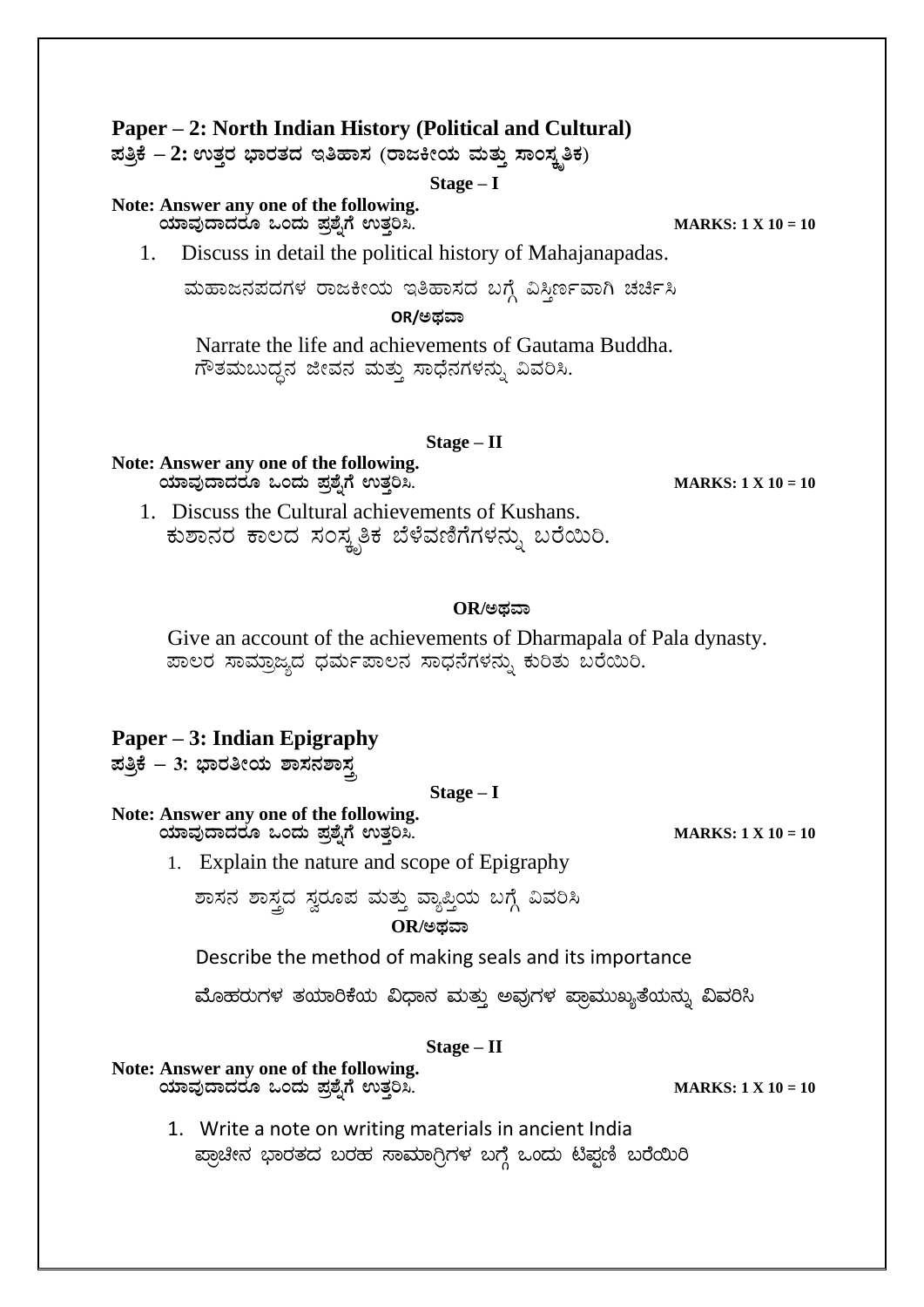#### $OR$ */ಅಥವಾ*

Discuss the importance of Ashoka's Brahmagiri rock edict ಅಶೋಕನ ಬ್ರಹ್ತಗಿರಿ ಬಂಡೆಗಲ್ಲು ಶಾಸನದ ಪ್ರಾಮುಖ್ಯತೆಯನ್ನು ಚರ್ಚಿಸಿ

**Paper no – 4: Pre and Proto history of India** ಹತ್ತಿಕೆ – 4: ಭಾರತದ ಪ್ರಾಗಿತಿಹಾಸ ಮತ್ತು **ಪೂರ್ವ ಇತಿಹಾಸ** 

**Stage – I**

#### **Note: Answer any one of the following. AiÀiÁªÀÅzÁzÀgÀÆ MAzÀÄ ¥Àæ±ÉßUÉ GvÀÛj¹. MARKS: 1 X 10 = 10**

1. Explain in detail the Neolithic Culture in North India. ಉತ್ತರಭಾರತದ ನವಶಿಲಾಯುಗ ಸಂಸ್ಕೃತಿಯ ಬಗ್ಗೆ ವಿವರವಾಗಿ ಬರೆಯಿರಿ

#### $OR$ /ಅಥವಾ

Discuss the Chalcolithic Culture in South India. ದಕ್ಷಿಣಭಾರತದಲ್ಲಿ ತಾಮ್ರಶಿಲಾಯುಗ ಸಂಸ್ಕೃತಿಯನ್ನು ಚರ್ಚಿಸಿ.

#### **Stage – II**

#### **Note: Answer any one of the following. AiÀiÁªÀÅzÁzÀgÀÆ MAzÀÄ ¥Àæ±ÉßUÉ GvÀÛj¹. MARKS: 1 X 10 = 10**

1. Explain briefly the features of Ash mounds. ಒೂದಿಗುಡ್ಡಗಳ ಲಕ್ಷಣಗಳನ್ನು ಸಂಕ್ಷಿಪ್ತವಾಗಿ ವಿವರಿಸಿ

#### $OR$ /ಅಥವಾ

Discuss the origin and development of Copper Metallurgy in India.

ಭಾರತದಲ್ಲಿ ತಾಮ್ರ ಲೋಹಶಾಸ್ತ್ರದ ಬೆಳವಣಿಗೆಯ ಬಗ್ಗೆ ಚರ್ಚಿಸಿರಿ

#### **Paper no. – 5: Historical Methods**

 $\bar{z}$ ಪತ್ರಿಕೆ *–* 5: ಐತಿಹಾಸಿಕ ವಿಧಾನಗಳು

#### **Stage – I**

#### **Note: Answer any one of the following. AiÀiÁªÀÅzÁzÀgÀÆ MAzÀÄ ¥Àæ±ÉßUÉ GvÀÛj¹. MARKS: 1 X 10 = 10**

1. Discuss in detail the relationship between history and other social sciences?

ಇತಿಹಾಸ ಮತ್ತು ಇತರ ಸಾಮಾಜಿಕ ವಿಜ್ಞಾನಗಳಿಗೆ ಇರುವ ಸಬಂಧದ ಬಗ್ಗೆ ಚರ್ಚಿಸಿ

#### **OR/CxÀªÁ**

Assess the works and ideas of J S Mill ಜೆ.ಎಸ್. ಮಿಲ್ ಅವರ ಕೃತಿಗಳು ಮತ್ತು ಅವರ ಚಿಂತನೆಗಳನ್ನು ಮೌಲ್ಯೀಕರಿಸಿ.